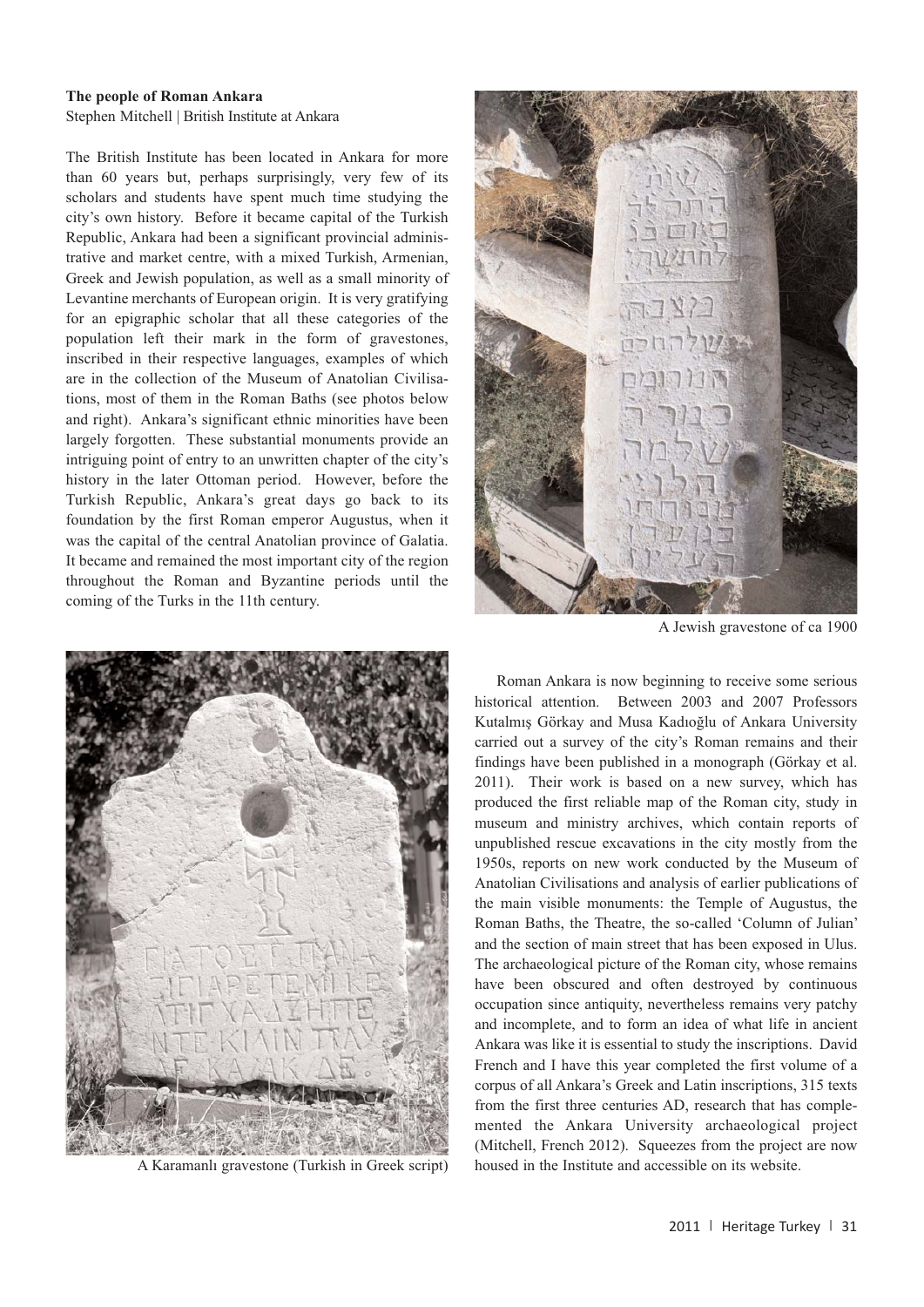

Making squeezes of inscriptions at Ankara

Inscriptions speak with a very direct voice from antiquity. Their unique and compelling importance derives from the fact that the information they contain, carved in a permanent lasting medium, comes down to us precisely in the form that was first written down by the person who conceived it. Nothing is distorted in the transmission, except by the deficiencies of our own understanding. Inscriptions thus combine the direct access to the distant past that comes from a contextualised archaeological discovery, with the characteristic of written utterances, that they make substantive propositions about antiquity. Accordingly they vitalise and send electric charges through research into all aspects of ancient scholarship: linguistic and literary, historical and cultural. They are not casual records, but also mark important moments or aspects of the lives of those who set them up. A selection of Ankara inscriptions therefore can give us a privileged glimpse into the lives of inhabitants of the Roman city.

It is invidious to make choices among the texts, but we might begin with a slender columnar statue base (right) honouring a member of the local aristocracy, Tiberius Claudius Procillianus, son of Tiberius Claudius Bocchus.

*Tiberius Claudius Procillianus, galatarch, son of the galatarch Tiberius Claudius Bocchus who had served as a military tribune, was seven times high-priest, twice sebastophant, agonothetes, and carried out all his offices and duties and distributions to his native city, so that he surpassed all predecessors; 'New Hope' of his native city, the first tribe Marouragene, honoured its benefactor*.

[Inscriptions of Ankara no. 83]

Procillianus' father's last name, Bocchus, is Celtic, and this is a family from the tribal Galatian aristocracy, which received Roman citizenship from the emperor Claudius. Bocchus, the father, served as an officer in one of the Roman legions based in Egypt before returning to become a civic grandee – he was seven times high priest of the imperial cult, more often than any other Galatian on record. Procillianus, in contrast, cultivated gentler arts. His name appears as the last of a list of 35 singers, who performed choral odes in honour of the emperor Hadrian at Pergamum in Asia around AD 129. Then in his early teens, he was evidently a talented choir-boy, picked to perform at this prestigious ceremonial, where he rubbed shoulders with other leading poets and performers of the age. In Ankara he receives honours as a 'galatarch', a leading figure in the imperial cult. However, while his father, who was certainly prodigiously wealthy, was honoured as having made gifts and donations to the city that surpassed those of any other benefactors, Procillianus was hailed more vaguely as 'the New Hope of his native city', an expression which suggests that more was expected of him than he was able to deliver in his career.

We can get a keen insight into the culture of Ankara's 'upper middle class', landed families that provided the backbone of the city council and fulfilled lower level public offices, from a gravestone that was visible in a wall beside the



Inscriptions of Ankara no. 83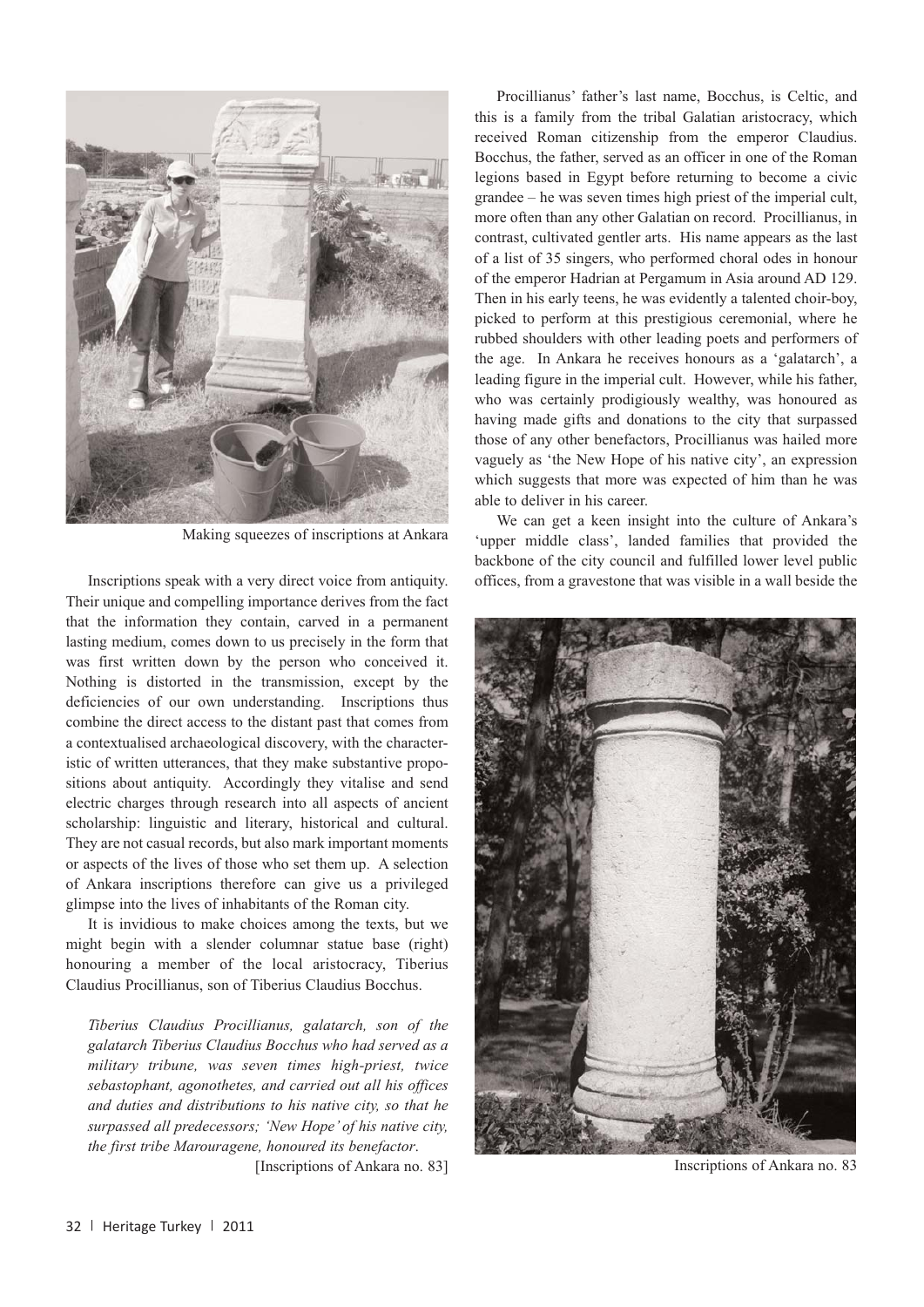13th century Arslan Hane mosque in 1972, but which has since been covered up or removed altogether. This, like many other funerary monuments from Ankara, was an altar-shaped base which has subsequently been trimmed to be reused as a building stone.

*To the spirits of the departed. L. Marius Pudens for his own spouse, Aretê, who lived with him in a decent and comely manner, in recognition of her sensibility; he made the altar and the funerary urn on it with the grave for himself and for his spouse; the plot having been provided to them by Julius Valens and Antonia, his spouse, for the friendship they had shown to them, in honour*.

[Inscriptions of Ankara no. 224]

Although this funerary text is in Greek, and the family was a local one, it shows the strong Roman influence which was evident in Ankara society by using a Greek translation of the Latin formula *Dis Manibus* to introduce the epitaph. The rest of the inscription is revelatory of the standards of morality expected among the landed but city-based gentry in the second century AD. The couple who set up the tomb had names that reflected their conduct. The husband's name was Pudens. The meaning of the name is associated with modesty, decency and a high sense of morality, especially sexual restraint. His wife's name, Aretê, simply translates into English as 'Virtue', and this is emphasised through the entire text, not only in the qualities for which she is praised, but also in the relationship that the couple enjoyed with their friends, Julius Valens and Antonia, who provided the tomb in recognition of the couple's love of goodness. The emphasis on moderation, decency, propriety and restraint is widespread in the commemoration of well-established families in the cities of the eastern provinces at this period. In this individual case we can see how these tendencies were perpetuated over the generations and across a segment of Ankara society. Initially two separate families chose the names Pudens and Aretê for their children. Pudens then commended his wife for the conduct of a life which had been led in a decent (*gnêsiôs*) and comely (*kosmiôs*) way, marked by sensibility and moderation (*sophrosyne*). The couple in turn had earned the devotion and generosity of their friends for their 'love of goodness' (*philokagathia*), and all these virtues and qualities were proclaimed publicly on their tombstone. This short text helps us to appreciate the massive social transformation between Galatian society of the first century BC, marked out by martial virtues, and the almost bourgeois Victorian morality that governed the lives of respectable citizens in the second century AD.

Another very important strand in Ankara society were the many military veterans who spent their retirement in the city after service in the Roman legions. Ankara occupied a key location on the Roman roads that led to the eastern frontier and must have been a very familiar stopping point for soldiers transferring from garrisons in the Balkans to the fortresses



Inscriptions of Ankara no. 164

and military stations along the Euphrates. Thus a Latin text (above) set up in honour of the retired centurion Marcus Iulius Rufus by the college of veterans that had settled at Ankara is a gratifying, but not surprising discovery:

*For M(arcus) Iulius Rufus, son of Marcus, centurion of legio IV Scythica, second princeps of the first rank, awarded decorations by the deified Vespasian and the right of albata decursio (the cavalcade in white uniform) by the emperor Domitian; the college of army-veterans who reside at Ancyra in his honour*.

[Inscriptions of Ankara no. 164]

The inscription has attracted attention from scholars interested in the military rank and military decorations that Julius Rufus received, but it also throws important light on the role of these retired non-commissioned officers in Ankara society. It is evident that they formed a distinctive Latin-speaking social group in the predominantly Greek city. They may have influenced families like those of Pudens and Aretê to adopt Latin formulae in their Greek inscriptions. Iulius Rufus, whose legion had been based on the Euphrates at Zeugma near modern Birecik, belonged to a generation of tough military pioneers who had served the Flavian emperors as they created permanent legionary garrisons in eastern Anatolia for the first time. His eminence is literally made clear by the size of his statue, which stood on a base that was originally 2.5m high, and must have towered almost 5m above pavement level.